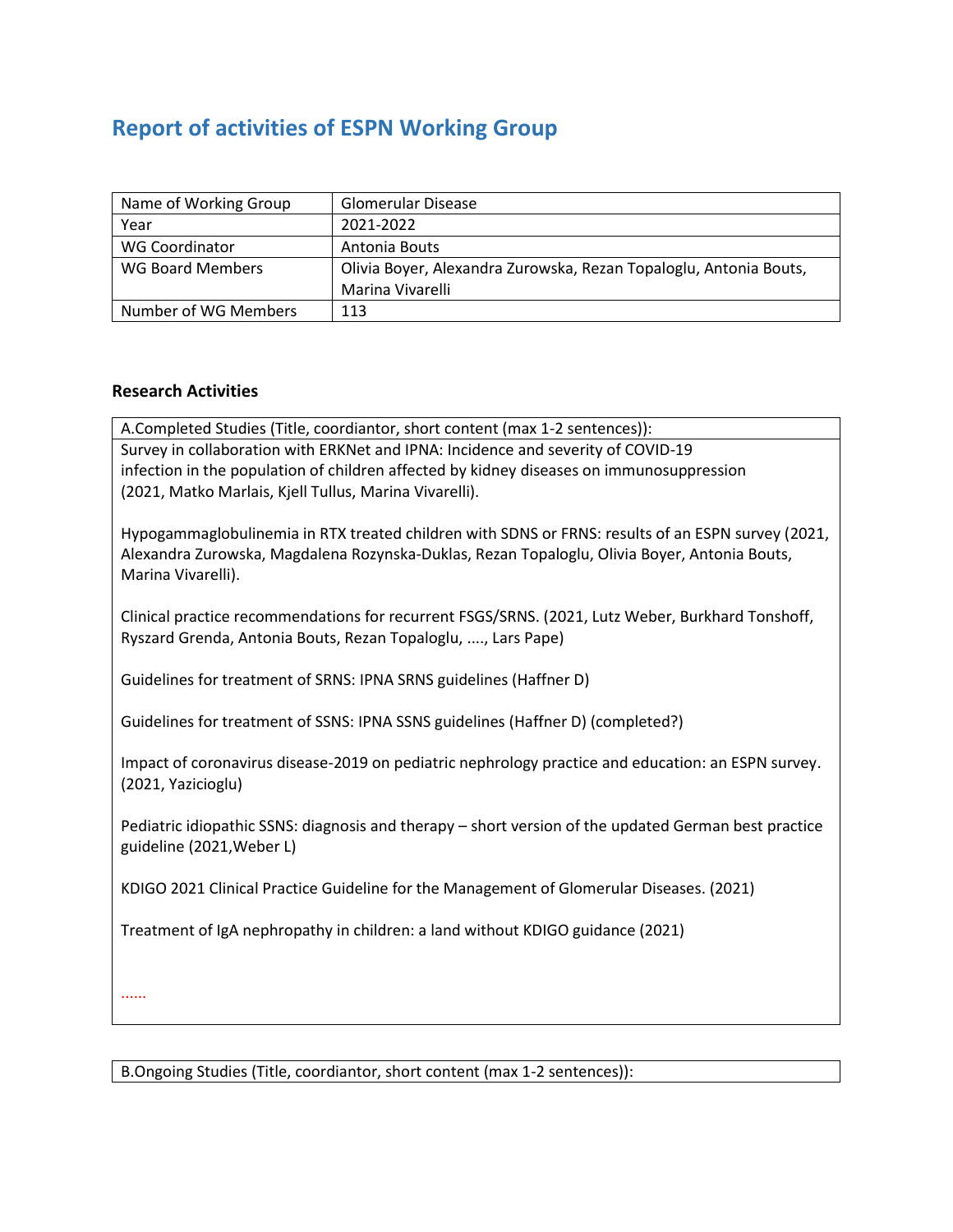Retrospective study employing the CERTAIN database, in collaboration with the Working Group on Transplantation, on treatment of FSGS recurrence post-renal transplant (Antonia Bouts, Burkhard Tonschoff, Marina Vivarelli)

Survey in collaboration with ERKNet and IPNA: Pediatric cases of ANCA vasculitis: prevalence, renal phenotype, management, outcome (Kjell Tullus, Matko Marlais, Nikoleta Printza, Marina Vivarelli).

Pediatric cases on idiopathic membranous nephropathy (Julien Hogan, Claire Dossier, Marina Vivarelli, Pierre Ronco)

Survey in collaboration with ERKNet and IPNA: Incidence and severity of COVID-19 infection in the population of children affected by kidney diseases on immunosuppression (Matko Marlais, Kjell Tullus, Marina Vivarelli).

Pediatric SLE registry in collaboration with ERKNet (Dieter Haffner, Rezan Topaloglu)

INTENT study (Heidelberg, Germany: L Weber): Initial treatment of INS in children with MMF vs prednisone (recruitment ongoing)

NEPHROVIR-3 (Paris, France: C Dossier): Efficiency of Levamisole in association with prednisone in the treatment of the first flare (Feb 2021 first year follow-up ended, results follow)

LEARNS (Amsterdam, The Netherlands: A Bouts): Prevention of relapses with Levamisole as adjuvant therapy to corticosteroids in children with first episode of INS (recruitment will end Nov 2021).

.......?

C.Planned Studies (Title, coordiantor, short content (max 1-2 sentences)): Relapse NS after corona vaccination, an ERKNET survey. (ESPN?)

Pediatric INS evolution into adulthood. (Giulia Bassanese)

The incidence of HGG in SDNS and FRNS children and the risk factors for its development. (Alexandra Zurowska).

Schimke Immuno Ossous Dysplasia long-term outcome registry (A Waters, O Boyer, A Worth, P Torpiano, B Lipska, A Bouts)

## **Guideline Projects (Title, coordinator)**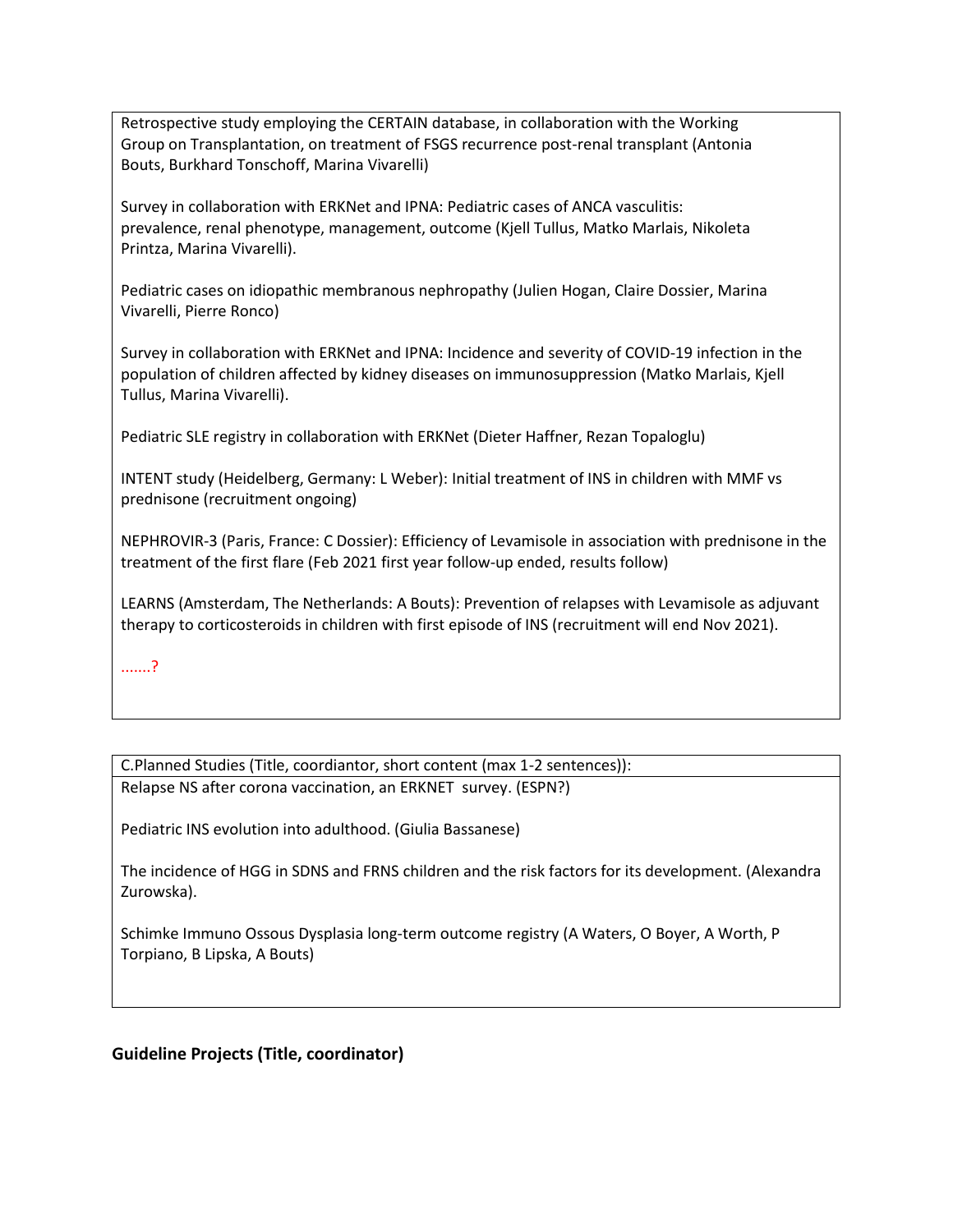Management of congenital nephrotic syndrome: consensus recommendations of the ERKNet-ESPN Working Group. (O Boyer et al., Nat Rev Nephrol 2021)

Definitions of INS subtypes incorporated into ongoing KDIGO GN guidelines (M Vivarelli, G Deschenes)

Guidelines for treatment of SSNS: IPNA SSNS guidelines led by Dieter Haffner - ongoing

## **WG Meetings (Date – Place)**

May 14th 2021 Online Sept 16th 2021 Amsterdam & online June 2022 Ljubjlana (Slovenia) & online

### **Publications**

A.Published papers (bibliography):

Management of congenital nephrotic syndrome: consensus recommendations of the ERKNet-ESPN Working Group. (O Boyer et al., Nat Rev Nephrol 2021)

Genetic aspects of congenital nephrotic syndrome: a consensus statement from the ERKNet-ESPN inherited glomerulopathy working group. (B Lipska-Zietkiewicz et al., Eur J Hum Gent. 2020)

IPNA clinical practice recommendations for the diagnosis and management of children with steroidresistant nephrotic syndrome. (A Trautmann et al., Ped Neph 2020)

Clinical practice recommendations for recurrent FSGS/SRNS. (L Weber et al., Ped Transplant 2020 Dec)

The severity of COVID-19 in children on immunosuppresive medication. M Marlais et al., The Lancet Child&Adolescent Health. 2020 May

COVID-19 in children treated with immunosuppressive medication for kidney diseases. Marlais M et al., Archives of Dis Childhood 2020 Dec

Consensus guideline on management of SRNS, **Indian Society of Pediatric Nephrology** (2021, Bagga A)

Steroid sensitive Nephrotic syndrome: revised guidelines, **Indian Society of Pediatric Nephrology** (2021, Bagga A)

B.Submitted papers: